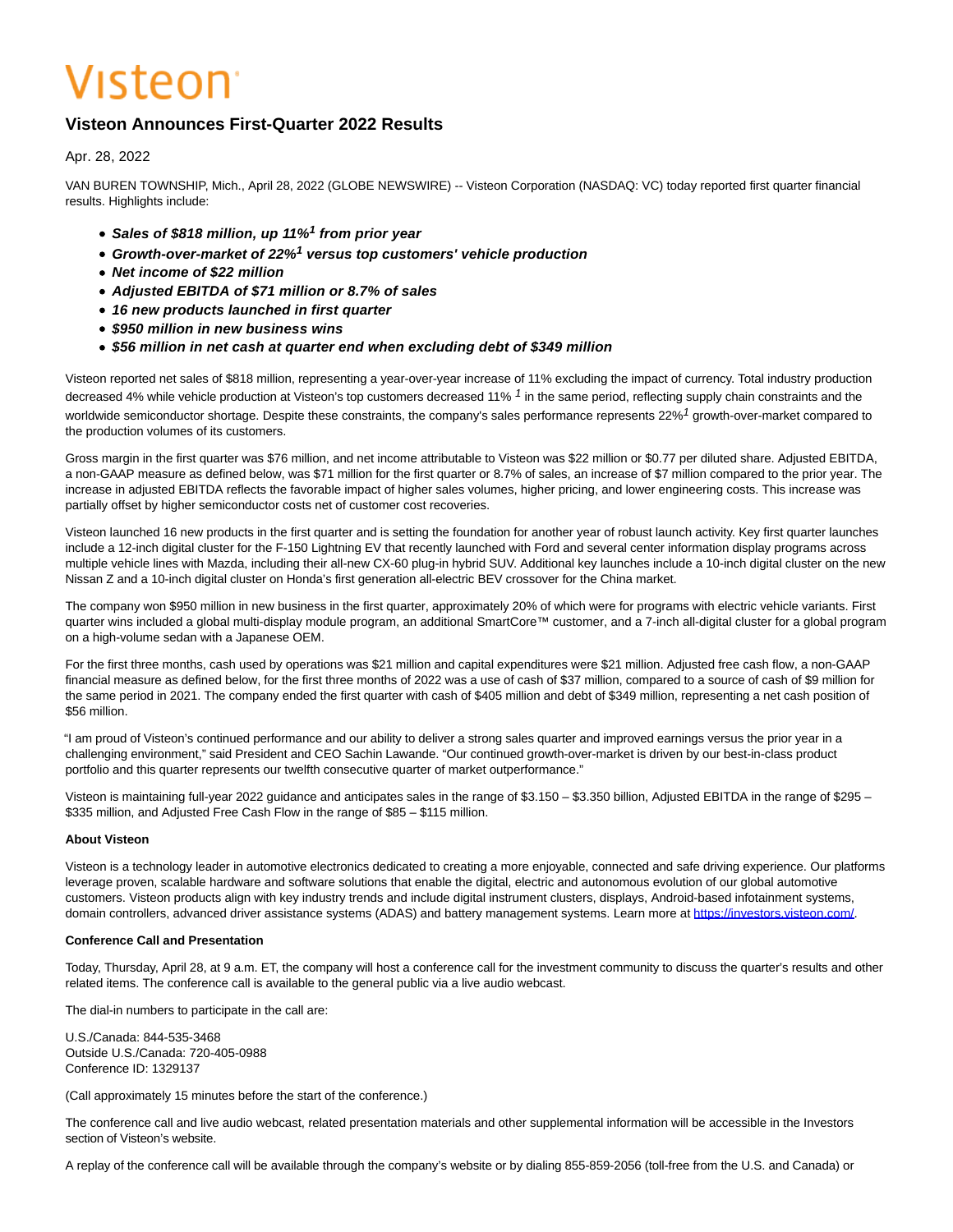404-537-3406 (international). The conference ID for the phone replay is 1329137. The phone replay will be available for one week following the conference call.

#### Use of Non-GAAP Financial Information

Because not all companies use identical calculations, adjusted EBITDA, adjusted net income, adjusted EPS, free cash flow and adjusted free cash flow used throughout this press release may not be comparable to other similarly titled measures of other companies.

In order to provide the forward-looking non-GAAP financial measures for full-year 2022, the company provides reconciliations to the most directly comparable GAAP financial measures on the subsequent slides. The provision of these comparable GAAP financial measures is not intended to indicate that the company is explicitly or implicitly providing projections on those GAAP financial measures, and actual results for such measures are likely to vary from those presented. The reconciliations include all information reasonably available to the company at the date of this press release and the adjustments that management can reasonably predict.

#### Forward-looking Information

 $\overline{\phantom{a}}$ 

This press release contains "forward-looking statements" within the meaning of the Private Securities Litigation Reform Act of 1995. The words "will," "may," "designed to," "outlook," "believes," "should," "anticipates," "plans," "expects," "intends," "estimates," "forecasts" and similar expressions identify certain of these forward-looking statements. Forward-looking statements are not guarantees of future results and conditions but rather are subject to various factors, risks and uncertainties that could cause our actual results to differ materially from those expressed in these forward-looking statements, including, but not limited to:

- continued and future impacts of the coronavirus (COVID-19) pandemic on our financial condition and business operations including global supply chain disruptions, market downturns, reduced consumer demand and new government actions or restrictions;
- continued and future impacts related to the conflict between Russia and the Ukraine including supply chain disruptions, reduction in customer demand, and the imposition of sanctions on Russia;
- significant or prolonged shortage of critical components from our suppliers, including but not limited to semiconductors, and particularly those who are our sole or primary sources;
- conditions within the automotive industry, including (i) the automotive vehicle production volumes and schedules of our customers, (ii) the financial condition of our customers and the effects of any restructuring or reorganization plans that may be undertaken by our customers, including work stoppages at our customers, and (iii) possible disruptions in the supply of commodities to us or our customers due to financial distress, work stoppages, natural disasters or civil unrest;
- our ability to execute on our transformational plans and cost-reduction initiatives in the amounts and on the timing contemplated;
- our ability to satisfy future capital and liquidity requirements, including our ability to access the credit and capital markets at the times and in the amounts needed and on terms acceptable to us, our ability to comply with financial and other covenants in our credit agreements, and the continuation of acceptable supplier payment terms;
- our ability to access funds generated by foreign subsidiaries and joint ventures on a timely and cost-effective basis;
- general economic conditions, including changes in interest rates and fuel prices, the timing and expenses related to internal restructurings, employee reductions, acquisitions or dispositions and the effect of pension and other post-employment benefit obligations;
- increases in raw material and energy costs and our ability to offset or recover these costs, increases in our warranty, product liability and recall costs or the outcome of legal or regulatory proceedings to which we are or may become a party;
- changes in laws, regulations, policies or other activities of governments, agencies and similar organizations, domestic and foreign, that may tax or otherwise increase the cost of, or otherwise affect, the manufacture, licensing, distribution, sale, ownership or use of our products or assets; and
- those factors identified in our filings with the SEC (including our Annual Report on Form 10-K for the fiscal year ended December 31, 2021, as updated by our subsequent filings with the Securities and Exchange Commission).

Caution should be taken not to place undue reliance on our forward-looking statements, which represent our view only as of the date of this release, and which we assume no obligation to update. The financial results presented herein are preliminary and unaudited; final financial results will be included in the company's Quarterly Report on Form 10-Q for the fiscal quarter ended March 31, 2022. New business wins and re-wins do not represent firm orders or firm commitments from customers, but are based on various assumptions, including the timing and duration of product launches, vehicle production levels, customer price reductions and currency exchange rates.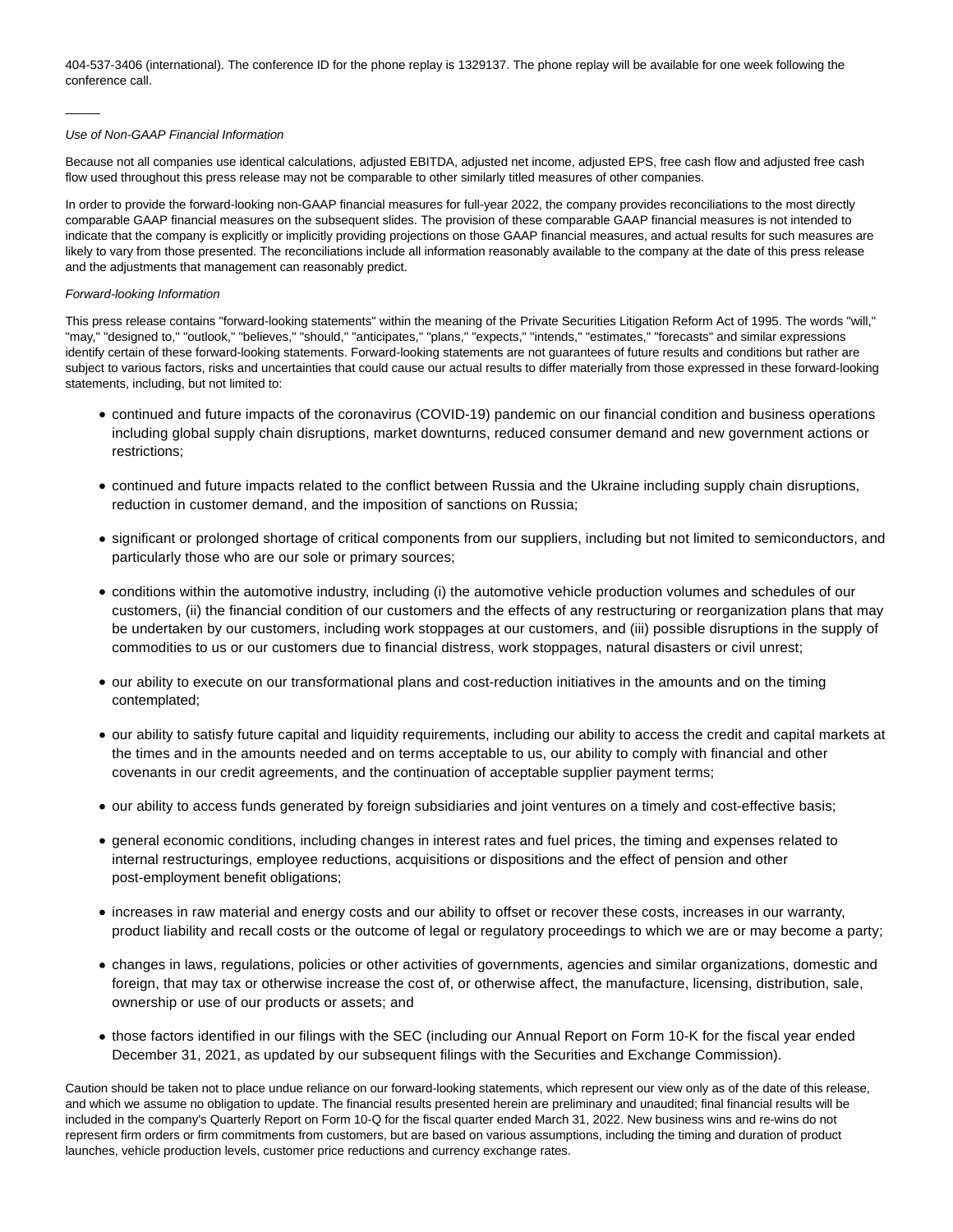#### **Follow Visteon:**

[https://www.linkedin.com/company/visteon](https://www.globenewswire.com/Tracker?data=nL4FjQVFnkHNwBFRooMwjBkHMQOrDoBo-Yo4cDcXrFy7xNUAhk6BZpx9rUAPrOZ0rmDjqiBJvYfq6FLFBNeRBDgcdWn_Jv-1VwBNAOvRiI53aiyvRojK2ITXiiNfSvraJnnlhB77Ej2kskioJISJ9w==) [https://twitter.com/visteon](https://www.globenewswire.com/Tracker?data=nL4FjQVFnkHNwBFRooMwjJT4BvJ8yusy3gRm3wI5zmWOEXbISQ_g9gyZ2vRkvmz8J7XDiLslmW_F5B6wpv73mfBPSqMA_tCmK0i12rJRG8I=) [https://www.facebook.com/VisteonCorporation](https://www.globenewswire.com/Tracker?data=nL4FjQVFnkHNwBFRooMwjCYPyw0rnKgIHmfPaDP5m902EVsBbehOHQUaRo3l9T080e3wjdL7lhrxZrMTM4kfZsywJfcFnKXJZ3ntfMujbm2nyYWAa5SpPaXViljM5CL6pR9vEGIj4JSzY4ma6KpTyA==) [https://www.youtube.com/user/Visteon](https://www.globenewswire.com/Tracker?data=nL4FjQVFnkHNwBFRooMwjAiR_my-3El_CMAzC8e-_xypCrdyZn2SqsUPI1RIezLX5RHu2z9Y_dghRNggAnRuHx0M0D32Scf6HLvHerutIN-cCncuvSI-9dtxX_eSwMSP) [https://www.instagram.com/visteon/](https://www.globenewswire.com/Tracker?data=nL4FjQVFnkHNwBFRooMwjIFQHWmCinyedLEZNX6lII2171z-XSwajyK2Lp9dX50YVmehwVMSWfIHFEZ6vp_cqEcoqkYUL8dpLtYKsNreT5F2wWerbyXtoAbhP2khHy9P) [https://mp.weixin.qq.com/?lang=en\\_US](https://www.globenewswire.com/Tracker?data=nL4FjQVFnkHNwBFRooMwjCtramJT26PGfOOUaCtV4p28iwxvXSSaBjnz1ybFYzbCXrjoQpflyEbqmgYLV-Wr_eYMwD4Zfd0L0MSV-738v5aQFYYhJD7bF7BkqL7PKPfY) [https://m.weibo.cn/u/6605315328](https://www.globenewswire.com/Tracker?data=nL4FjQVFnkHNwBFRooMwjIcYz2BH_xQd3KqNHAYK5kWtx1e13qITnqeoIPpUg54Ca2XW5ZYJgFpAqhONzget0IiBWWQGtCX2jq2p78Qh0GxE-2XfIOHyQBP74kUtizxC) [http://i.youku.com/u/UNDgyMjA1NjUxNg==?spm=a2h0k.8191407.0.0](https://www.globenewswire.com/Tracker?data=oCY2203AtFBy0ANDR_lsmmzflrm9-LsM0NJK02BtvyuhiCaaKG-nrKcXrSIIjPQP4HkKgqKoonwsJAXqEG8pPfT6euHb6w3co5mcxjrVzdq55fRRQ4XpR7_wuoQSiATdkpo-C1rairYa40wqN2VPFDvRRQvqn3bifBsF4a1UsQsN5KMxLrNfJVSnShBIBMAJ)

# **Visteon Contacts:**

Dianna Ofiara **Kris Doyle** Kris Doyle 734-258-4355 201-247-3050 [dofiara@visteon.com](mailto:dofiara@visteon.com) entry and the state of the state of the [kdoyle@visteon.com](mailto:kdoyle@visteon.com)

**Media: Investors:**

# **VISTEON CORPORATION AND SUBSIDIARIES CONSOLIDATED STATEMENTS OF COMPREHENSIVE INCOME (LOSS)**

(In millions except per share amounts)

(Unaudited)

|                                                                      | <b>Three Months Ended</b><br>March 31, |       |    |       |  |
|----------------------------------------------------------------------|----------------------------------------|-------|----|-------|--|
|                                                                      |                                        |       |    |       |  |
|                                                                      |                                        | 2022  |    | 2021  |  |
| Net sales                                                            | \$                                     | 818   | \$ | 746   |  |
| Cost of sales                                                        |                                        | (742) |    | (673) |  |
| Gross margin                                                         |                                        | 76    |    | 73    |  |
| Selling, general and administrative expenses                         |                                        | (44)  |    | (45)  |  |
| Restructuring and impairment                                         |                                        | (7)   |    |       |  |
| Interest expense, net                                                |                                        | (2)   |    | (2)   |  |
| Equity in net income of non-consolidated affiliates                  |                                        | 3     |    |       |  |
| Other income, net                                                    |                                        | 5     |    | 4     |  |
| Income before income taxes                                           |                                        | 31    |    | 31    |  |
| Provision for income taxes                                           |                                        | (8)   |    | (12)  |  |
| Net income                                                           |                                        | 23    |    | 19    |  |
| Less: Net income attributable to non-controlling interests           |                                        | (1)   |    | (3)   |  |
| Net income attributable to Visteon Corporation                       | \$                                     | 22    | \$ | 16    |  |
| Comprehensive income                                                 | \$                                     | 27    | \$ | 1     |  |
| Less: Comprehensive income attributable to non-controlling interests |                                        | (1)   |    | (2)   |  |
| Comprehensive income (loss) attributable to Visteon Corporation      | \$                                     | 26    | \$ | (1)   |  |
| Basic earnings per share attributable to Visteon Corporation         |                                        | 0.79  | \$ | 0.57  |  |
| Diluted earnings per share attributable to Visteon Corporation       |                                        | 0.77  | S  | 0.56  |  |
| Average shares outstanding (in millions)                             |                                        |       |    |       |  |
| Basic                                                                |                                        | 28.0  |    | 27.9  |  |
| <b>Diluted</b>                                                       |                                        | 28.4  |    | 28.4  |  |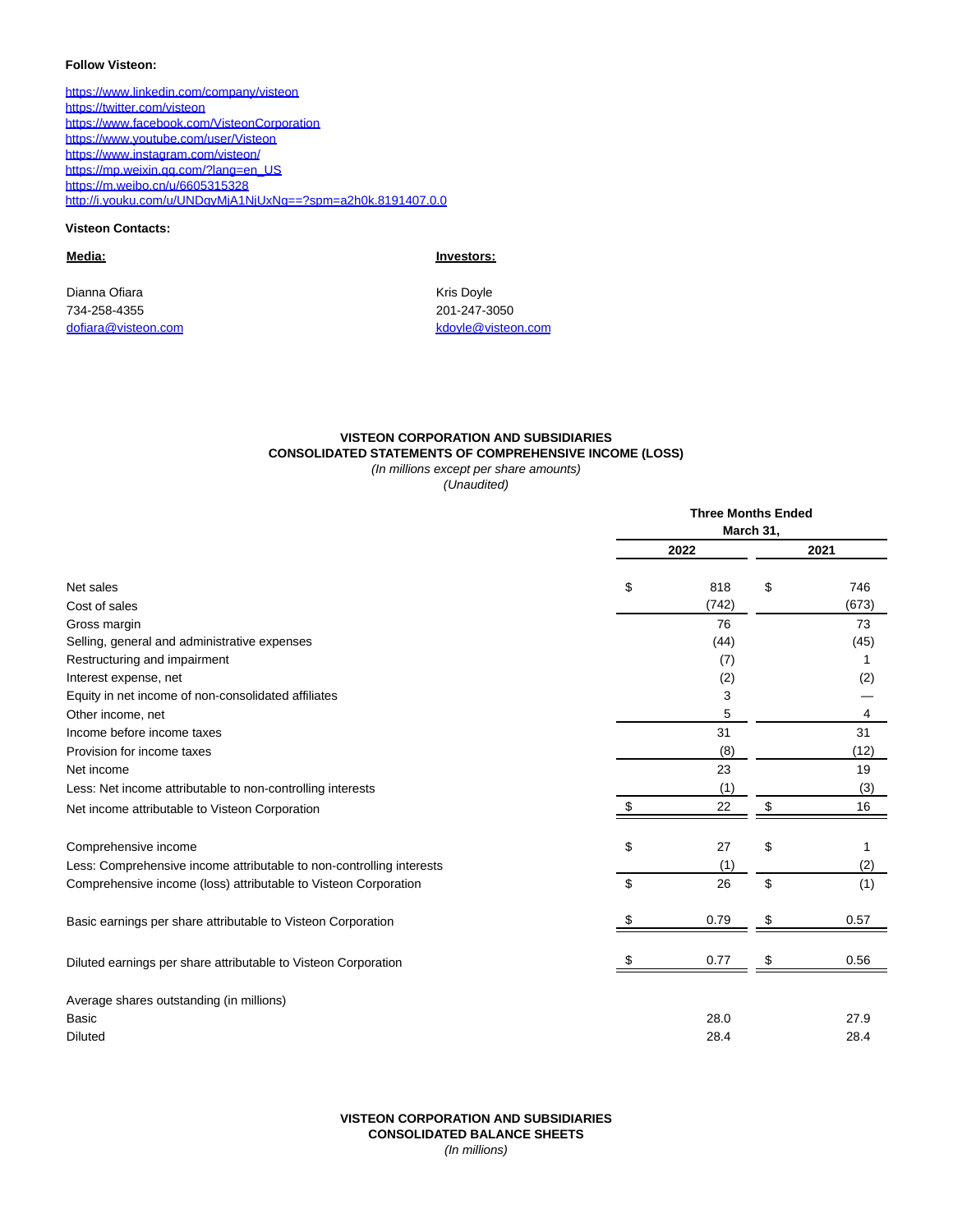|                                                | (Unaudited) |           |      |              |
|------------------------------------------------|-------------|-----------|------|--------------|
|                                                |             | March 31, |      | December 31, |
|                                                |             | 2022      | 2021 |              |
| <b>ASSETS</b>                                  |             |           |      |              |
| Cash and equivalents                           | \$          | 402       | \$   | 452          |
| Restricted cash                                |             | 3         |      | 3            |
| Accounts receivable, net                       |             | 539       |      | 549          |
| Inventories, net                               |             | 331       |      | 262          |
| Other current assets                           |             | 176       |      | 158          |
| Total current assets                           |             | 1,451     |      | 1,424        |
| Property and equipment, net                    |             | 374       |      | 388          |
| Intangible assets, net                         |             | 116       |      | 118          |
| Right-of-use assets                            |             | 133       |      | 139          |
| Investments in non-consolidated affiliates     |             | 58        |      | 54           |
| Other non-current assets                       |             | 111       |      | 111          |
| <b>Total assets</b>                            | \$          | 2,243     | \$   | 2,234        |
| <b>LIABILITIES AND EQUITY</b>                  |             |           |      |              |
| Short-term debt                                | \$          |           | \$   | 4            |
| Accounts payable                               |             | 539       |      | 522          |
| Accrued employee liabilities                   |             | 68        |      | 80           |
| Current lease liability                        |             | 28        |      | 28           |
| Other current liabilities                      |             | 214       |      | 218          |
| <b>Total current liabilities</b>               |             | 849       |      | 852          |
|                                                |             |           |      |              |
| Long-term debt, net                            |             | 349       |      | 349          |
| Employee benefits                              |             | 190       |      | 198          |
| Non-current lease liability                    |             | 111       |      | 117          |
| Deferred tax liabilities                       |             | 28        |      | 27           |
| Other non-current liabilities                  |             | 74        |      | 75           |
| Stockholders' equity:                          |             |           |      |              |
| Common stock                                   |             | 1         |      | 1            |
| Additional paid-in capital                     |             | 1,339     |      | 1,349        |
| Retained earnings                              |             | 1,686     |      | 1,664        |
| Accumulated other comprehensive loss           |             | (225)     |      | (229)        |
| Treasury stock                                 |             | (2, 260)  |      | (2, 269)     |
| Total Visteon Corporation stockholders' equity |             | 541       |      | 516          |
| Non-controlling interests                      |             | 101       |      | 100          |
| Total equity                                   |             | 642       |      | 616          |
| Total liabilities and equity                   | \$          | 2,243     | \$   | 2,234        |
|                                                |             |           |      |              |

# **VISTEON CORPORATION AND SUBSIDIARIES CONSOLIDATED STATEMENTS OF CASH FLOWS**

(In millions) (Unaudited)

|                                                                                               |    | <b>Three Months Ended</b><br>March 31, |    |      |  |  |
|-----------------------------------------------------------------------------------------------|----|----------------------------------------|----|------|--|--|
|                                                                                               |    | 2022                                   |    | 2021 |  |  |
| <b>OPERATING</b>                                                                              |    |                                        |    |      |  |  |
| Net income                                                                                    | \$ | 23                                     | \$ | 19   |  |  |
| Adjustments to reconcile net income to net cash provided from (used by) operating activities: |    |                                        |    |      |  |  |
| Depreciation and amortization                                                                 |    | 27                                     |    | 27   |  |  |
| Non-cash stock-based compensation                                                             |    | 5                                      |    | 4    |  |  |
| Equity in net income of non-consolidated affiliates, net of dividends remitted                |    | (3)                                    |    |      |  |  |
| Impairments                                                                                   |    | 4                                      |    |      |  |  |
| Other non-cash items                                                                          |    |                                        |    |      |  |  |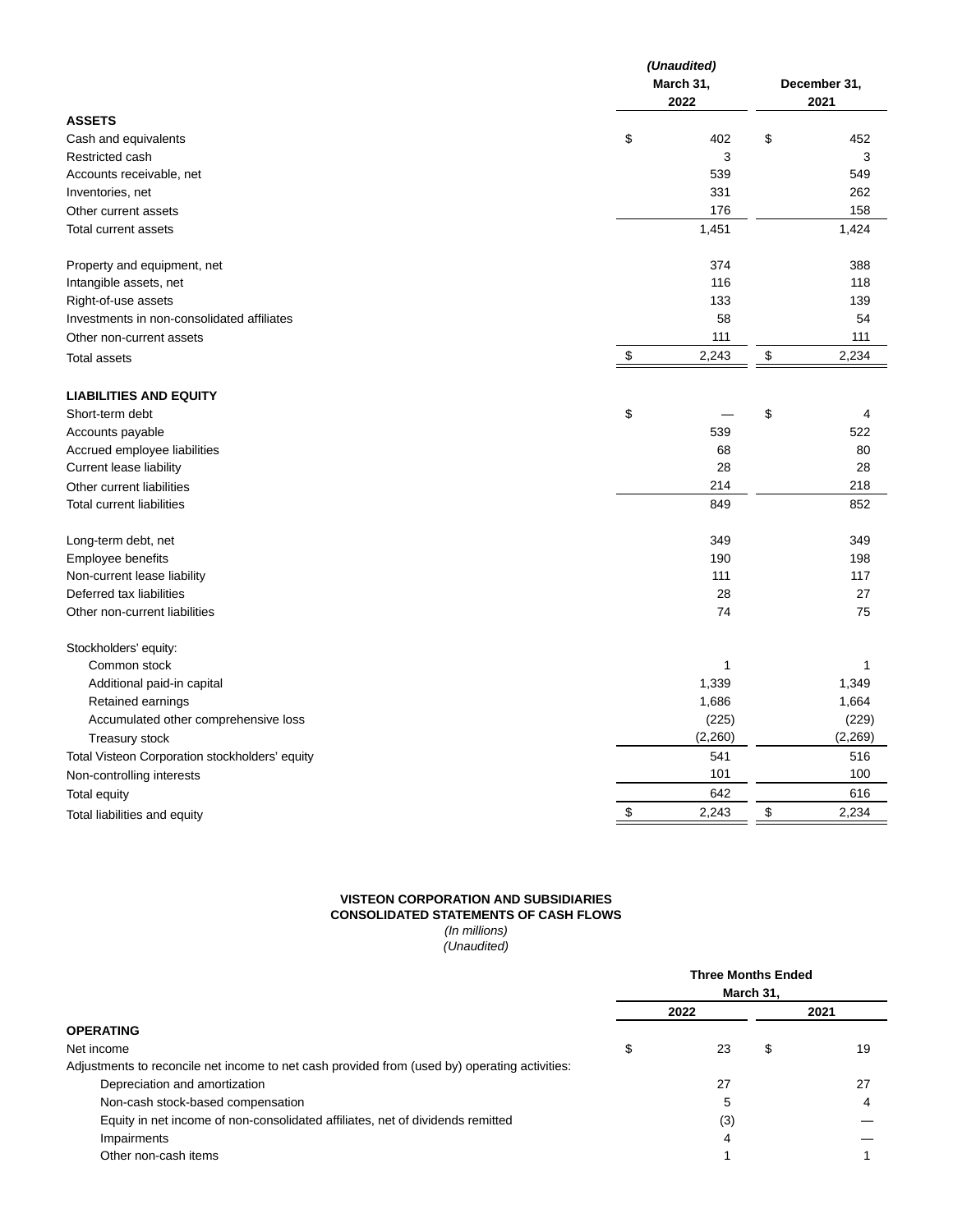| Changes in assets and liabilities:                                |      |           |
|-------------------------------------------------------------------|------|-----------|
| Accounts receivable                                               | 6    | 4         |
| Inventories                                                       | (71) | (17)      |
| Accounts payable                                                  | 25   |           |
| Other assets and other liabilities                                | (38) | (29)      |
| Net cash provided from (used by) operating activities             | (21) | 11        |
| <b>INVESTING</b>                                                  |      |           |
| Capital expenditures, including intangibles                       | (21) | (18)      |
| Contributions to equity method investments                        | (1)  |           |
| Loan repayments from non-consolidated affiliates                  |      |           |
| Other                                                             |      |           |
| Net cash used by investing activities                             | (21) | (15)      |
| <b>FINANCING</b>                                                  |      |           |
| Short-term debt, net                                              | (4)  |           |
| Net cash used by financing activities                             | (4)  |           |
| Effect of exchange rate changes on cash                           | (4)  | (10)      |
| Net decrease in cash, equivalents, and restricted cash            | (50) | (14)      |
| Cash, equivalents, and restricted cash at beginning of the period | 455  | 500       |
| Cash, equivalents, and restricted cash at end of the period       | 405  | \$<br>486 |
|                                                                   |      |           |

#### **VISTEON CORPORATION AND SUBSIDIARIES RECONCILIATION OF NON-GAAP FINANCIAL MEASURES** (In millions except per share amounts)

(Unaudited)

**Adjusted EBITDA:** Adjusted EBITDA is presented as a supplemental measure of the Company's performance that management believes is useful to investors because the excluded items may vary significantly in timing or amounts and/or may obscure trends useful in evaluating and comparing the Company's operating activities across reporting periods. The Company defines adjusted EBITDA as net income attributable to the Company adjusted to eliminate the impact of depreciation and amortization, restructuring expense, net interest expense, loss on divestiture, equity in net income of non-consolidated affiliates, gain on non-consolidated affiliate transactions, provision for income taxes, discontinued operations, net income attributable to non-controlling interests, non-cash stock-based compensation expense, and other gains and losses not reflective of the Company's ongoing operations. Because not all companies use identical calculations, this presentation of adjusted EBITDA may not be comparable to similarly titled measures of other companies.

|                                                      | <b>Three Months Ended</b><br>March 31, |     |      |    | <b>Estimated</b><br><b>Full Year</b> |         |
|------------------------------------------------------|----------------------------------------|-----|------|----|--------------------------------------|---------|
|                                                      |                                        |     |      |    |                                      |         |
| Visteon:                                             | 2022                                   |     | 2021 |    |                                      | 2022    |
| Net income attributable to Visteon Corporation       | S                                      | 22  | ж    | 16 | \$                                   | 116     |
| Depreciation and amortization                        |                                        | 27  |      | 27 |                                      | 105     |
| Provision for income taxes                           |                                        | 8   |      | 12 |                                      | 40      |
| Non-cash, stock-based compensation expense           |                                        |     |      |    |                                      | 25      |
| Interest expense, net                                |                                        |     |      |    |                                      | 10      |
| Net income attributable to non-controlling interests |                                        |     |      |    |                                      | 10      |
| Restructuring and impairment                         |                                        |     |      | 1) |                                      | 10      |
| Equity in net income of non-consolidated affiliates  |                                        | (3) |      |    |                                      | (6)     |
| Other                                                |                                        |     |      |    |                                      |         |
| <b>Adiusted EBITDA</b>                               |                                        | 71  |      | 64 |                                      | $315^2$ |

Adjusted EBITDA is not a recognized term under U.S. GAAP and does not purport to be a substitute for net income as an indicator of operating performance or cash flows from operating activities as a measure of liquidity. Adjusted EBITDA has limitations as an analytical tool and is not intended to be a measure of cash flow available for management's discretionary use, as it does not consider certain cash requirements such as interest payments, tax payments and debt service requirements. In addition, the Company uses adjusted EBITDA (i) as a factor in incentive compensation decisions, (ii) to evaluate the effectiveness of the Company's business strategies, and (iii) because the Company's credit agreements use similar measures for compliance with certain covenants.

> **VISTEON CORPORATION AND SUBSIDIARIES RECONCILIATION OF NON-GAAP FINANCIAL MEASURES** (In millions except per share amounts) (Unaudited)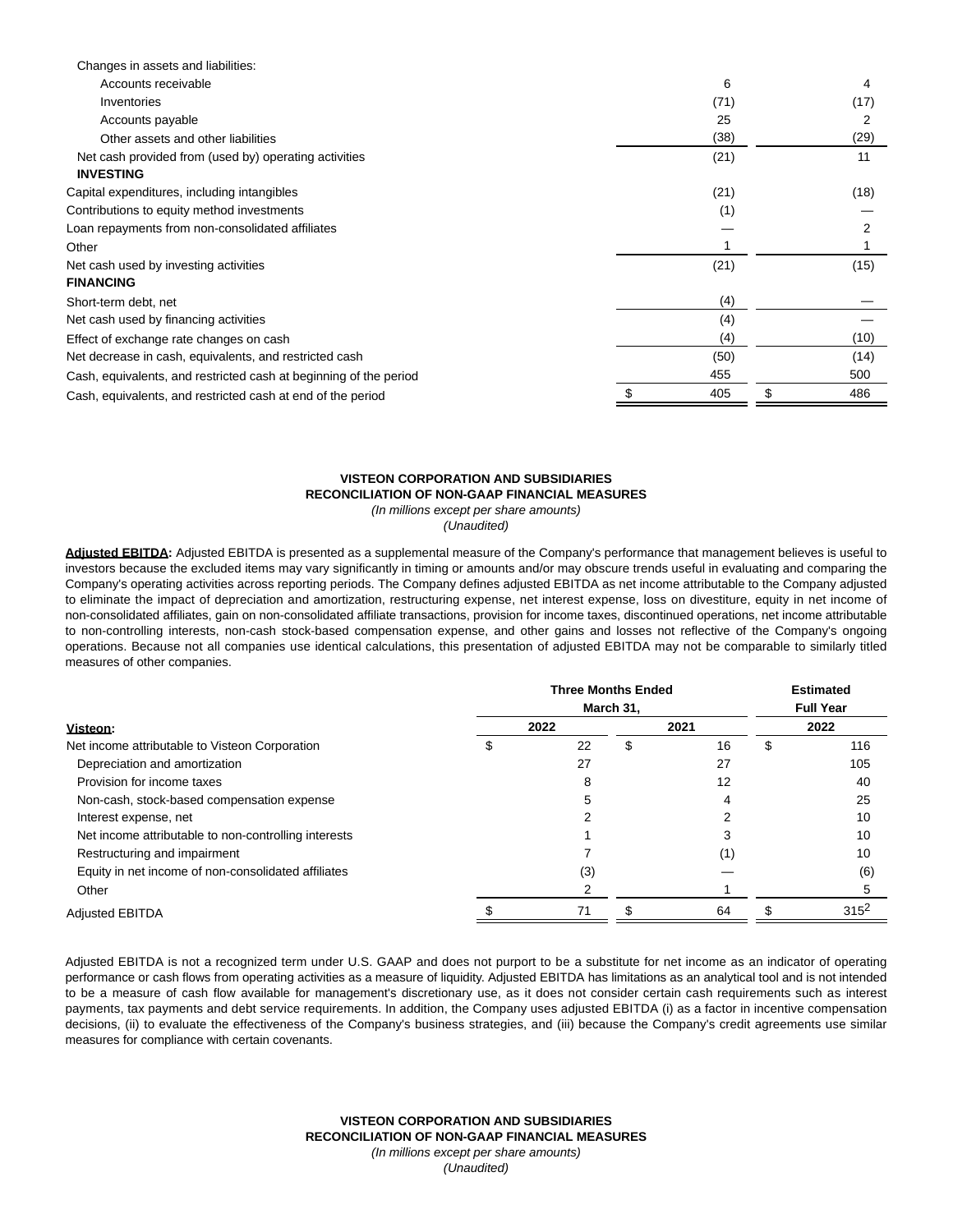**Free Cash Flow and Adjusted Free Cash Flow**: Free cash flow and adjusted free cash flow are presented as supplemental measures of the Company's liquidity that management believes are useful to investors in analyzing the Company's ability to service and repay its debt. The Company defines free cash flow as cash flow provided from operating activities less capital expenditures, including intangibles. The Company defines adjusted free cash flow as cash flow provided from operating activities less capital expenditures, including intangibles as further adjusted for restructuring related payments. Because not all companies use identical calculations, this presentation of free cash flow and adjusted free cash flow may not be comparable to other similarly titled measures of other companies.

|                                                   |   | <b>Three Months Ended</b><br>March 31, |  |      |   | <b>Estimated</b><br><b>Full Year</b> |  |
|---------------------------------------------------|---|----------------------------------------|--|------|---|--------------------------------------|--|
| Visteon:                                          |   | 2022                                   |  | 2021 |   | 2022                                 |  |
| Cash provided from (used by) operating activities |   | (21)                                   |  | 11   |   | 195                                  |  |
| Capital expenditures, including intangibles       |   | (21)                                   |  | (18) |   | (110)                                |  |
| Free cash flow                                    | S | (42)                                   |  | (7)  | S | 85                                   |  |
| Restructuring related payments                    |   |                                        |  | 16   |   | 15                                   |  |
| Adjusted free cash flow                           |   | (37)                                   |  | 9    |   | $100^{3}$                            |  |

Free cash flow and adjusted free cash flow are not recognized terms under U.S. GAAP and do not purport to be a substitute for cash flows from operating activities as a measure of liquidity. Free cash flow and adjusted free cash flow have limitations as analytical tools as they do not reflect cash used to service debt and do not reflect funds available for investment or other discretionary uses. In addition, the Company uses free cash flow and adjusted free cash flow (i) as factors in incentive compensation decisions and (ii) for planning and forecasting future periods.

# **VISTEON CORPORATION AND SUBSIDIARIES RECONCILIATION OF NON-GAAP FINANCIAL MEASURES**

(In millions except per share amounts)

(Unaudited)

**Adjusted Net Income and Adjusted Earnings Per Share**: Adjusted net income and adjusted earnings per share are presented as supplemental measures that management believes are useful to investors in analyzing the Company's profitability, providing comparability between periods by excluding certain items that may not be indicative of recurring business operating results. The Company believes management and investors benefit from referring to these supplemental measures in assessing company performance and when planning, forecasting and analyzing future periods. The Company defines adjusted net income as net income attributable to Visteon adjusted to eliminate the impact of restructuring, net, loss on divestiture, gain on non-consolidated affiliate transactions, discontinued operations, other gains and losses not reflective of the Company's ongoing operations and related tax effects. The Company defines adjusted earnings per share as adjusted net income divided by diluted shares. Because not all companies use identical calculations, this presentation of adjusted net income and adjusted earnings per share may not be comparable to other similarly titled measures of other companies.

|                                                      | <b>Three Months Ended</b> |      |      |      |  |
|------------------------------------------------------|---------------------------|------|------|------|--|
|                                                      | March 31,                 |      |      |      |  |
|                                                      | 2022                      |      | 2021 |      |  |
| Net income attributable to Visteon                   | \$                        | 22   | \$   | 16   |  |
| Diluted earnings per share:                          |                           |      |      |      |  |
| Net income attributable to Visteon                   | \$                        | 22   | - \$ | 16   |  |
| Average shares outstanding, diluted                  |                           | 28.4 |      | 28.4 |  |
| Diluted earnings per share                           | \$                        | 0.77 | \$   | 0.56 |  |
| Adjusted net income and adjusted earnings per share: |                           |      |      |      |  |
| Net income attributable to Visteon                   | \$                        | 22   | - \$ | 16   |  |
| Restructuring and impairment                         |                           | 7    |      | (1)  |  |
| Other, including tax effects of adjustments          |                           | 2    |      |      |  |
| Adjusted net income                                  | \$                        | 31   | \$   | 16   |  |
| Average shares outstanding, diluted                  |                           | 28.4 |      | 28.4 |  |
| Adjusted earnings per share                          |                           | 1.09 |      | 0.56 |  |

Adjusted net income and adjusted earnings per share are not recognized terms under U.S. GAAP and do not purport to be a substitute for profitability. Adjusted net income and adjusted earnings per share have limitations as analytical tools as they do not consider certain restructuring and transactionrelated payments and/or expenses. In addition, the Company uses adjusted net income and adjusted earnings per share for internal planning and forecasting purposes.

 $\_$ 

<sup>1</sup> Excludes Y/Y impact of currency fluctuations.